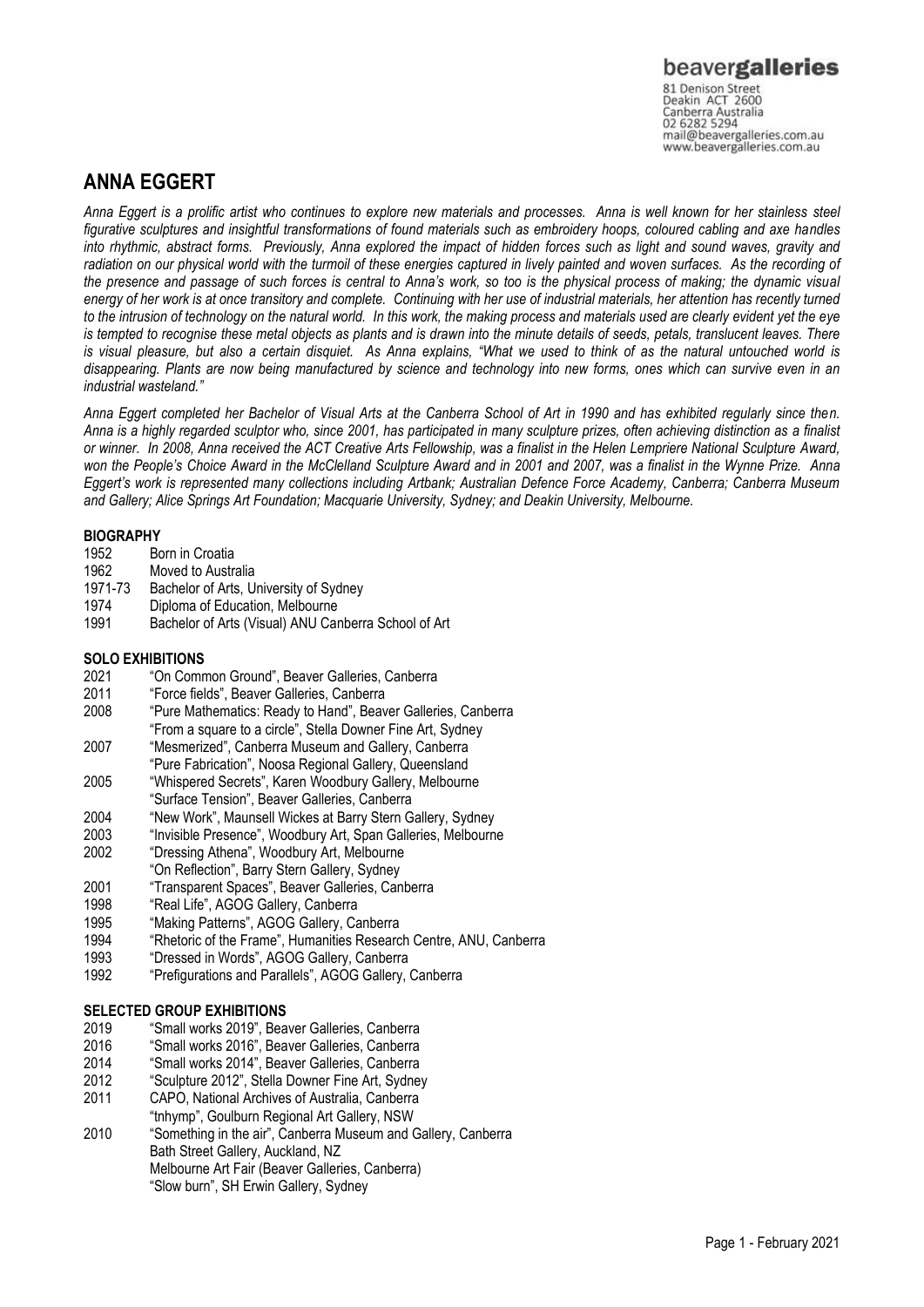## beavergalleries

81 Denison Street<br>Deakin ACT 2600 Canberra Australia 02 6282 5294 mail@beavergalleries.com.au www.beavergalleries.com.au

2009 "Strange lifes", Stella Downer Fine Art, Sydney Finalist, Willoughby Sculpture Prize**,** Willoughby City Council, NSW 2008 Finalist, Helen Lempriere National Sculpture Award, Melbourne Silver Lined, Contemporary Artists and the Performing Arts Collection, Melbourne Melbourne Art Fair (Beaver Galleries, Canberra) 2007 Wynne Prize, Art Gallery of NSW, Sydney Finalist, McClelland Sculpture Award, Melbourne 2006 Gallery Artists**,** Stella Downer Fine Art, Sydney Melbourne Art Fair (Beaver Galleries, Canberra) 2005 "Art Aid", ANCA Gallery, Canberra Eden Gardens Sculpture Walk, North Ryde, Sydney "Weereewaa", Bungendore Woodworks Gallery, NSW "Recent Acquisitions", ICON Museum of Art, Deakin University, Melbourne Sculpture Exhibition, City of Sydney Art and About Program, Circular Quay Finalist, Woollahra Small Sculpture Prize, Woollahra Municipal Council, NSW 2004 Melbourne Art Fair 2004 (Beaver Galleries, Canberra) Sculpture in the MLC (Sculpture by the Sea) Gallery artists, Maunsell Wickes Gallery, Sydney Woollahra Small Sculpture Prize, Sydney 33rd Alice Springs Art Prize, NT 2003 National Sculpture Prize, National Gallery of Australia, Canberra ANCA tenants show, ANCA Gallery, Canberra Sculpture in the Vines, Hunter Valley, NSW Canberra artists at Barry Stern Gallery, Barry Stern Gallery, Sydney Finalist, McClelland Sculpture Award, Melbourne Sculpture from the Sea, Sydney (Manly, Hazlehurst & Campbelltown) 2002 "The pond", Barry Stern Gallery, Sydney Toorak Village Sculpture Prize, Melbourne Bleak House Sculpture Festival, Malmsbury, Vic Salon des Refuses, S.H. Erwin Gallery, Sydney Waverley Art Prize, NSW Sculpture by the Sea, Sydney Sculpture in the City, Sydney 32nd Alice Springs Art Prize, NT Woollahra Sculpture Prize, Sydney Melbourne Art Fair, Melbourne (Beaver Galleries, Canberra) 2001 "Resistance", The Academy Library, University College, ADFA, Canberra Wynne Prize, Art Gallery of NSW, Sydney Canberra Painting Prize, Canberra 31st Alice Springs Art Prize, NT Redlands Westpac Art Prize, Mosman Art Gallery, Sydney Walkom Manning Art Prize, Taree, NSW Barry Stern Gallery, Sydney Waverley City Art Prize, Sydney 2000 Gladstone Regional Art Gallery and Museum, Qld "The Drawing Show", Spiral Arm Gallery, Canberra 1999 "The Drawing Show", Spiral Arm Gallery, Canberra "Colour My World', Contemporary Art Space, Canberra 1998 "Conflict", AGOG Gallery, Canberra Floral installation in response to a painting by Anselm Kiefer, National Gallery of Australia, Canberra 1997 "Coolac Outdoor Sculpture Festival", Coolac, NSW "Painting Alumni group exhibition", Canberra Institute of the Arts "Canberra Contemporary Art Fair", Drill Hall Gallery, Canberra 1996 "The Good, the Bad and the Ugly", Contemporary Art Space, Canberra 1995 "A Changing Landscape", Nolan Gallery, ACT "Canberra Contemporary Art Fair", Drill Hall Gallery, Canberra 1994 "Playing with fire", Canberra Institute of the Arts

"A Brush with the Bush", Contemporary Art Space, Canberra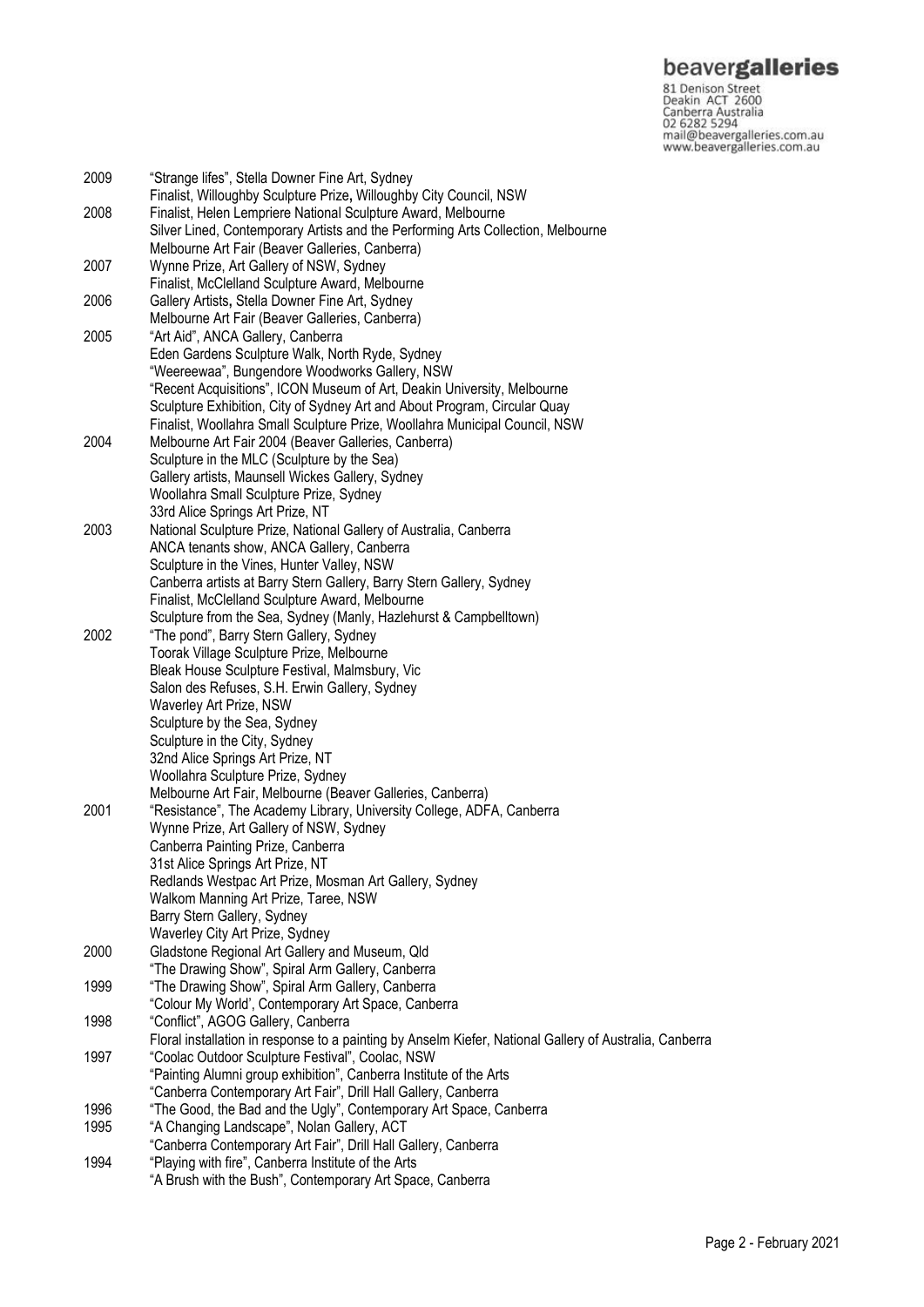81 Denison Street<br>Deakin ACT 2600 Canberra Australia<br>02 6282 5294<br>mail@beavergalleries.com.au www.beavergalleries.com.au

| 1993 | "Canberra Contemporary Art Fair", Drill Hall Gallery, Canberra                     |
|------|------------------------------------------------------------------------------------|
|      | "Pants Off, Hands On", Contemporary Art Space, Canberra                            |
| 1992 | "Classic Contours", Artstop, Canberra                                              |
|      | "Carapace", Spiral Arm Gallery, Canberra                                           |
|      | "Addressing the Chair", Contemporary Art Space, Canberra                           |
|      | "Compact Art; A Clear Case", Ben Grady Gallery, Canberra                           |
| 1991 | "Voices of the Night", Contemporary Art Space, Gallery 3, Canberra                 |
|      | "National Student Art and Design Exhibition", Melbourne Exhibition Hall, Melbourne |
|      | "Spectator Sport", Canberra School of Art, Canberra                                |
|      | "Canberra Souvenir", Contemporary Art Space, Canberra                              |
|      | "Double or Nothing: Graduating Student Exhibition", Drill Hall Gallery, Canberra   |
| 1990 | "The Amnesty International Figurative Art Award", Painters Gallery, Sydney         |
|      | <b>AWARDS / COMMISSIONS</b>                                                        |
| 2011 | Commision for Public Sculpture, ACT                                                |
| 2009 | Finalist, Willoughby Sculpture Prize, Sydney                                       |
| 2008 | <b>ACT Creative Arts Fellowship</b>                                                |
|      | Finalist, Helen Lempriere National Sculpture Award, Melbourne                      |
|      | Winner, People's Choice Award, McClelland Sculpture Award, Melbourne               |
| 2007 | Finalist, Wynne Prize, Art Gallery of NSW, Sydney                                  |
|      | Finalist, McClelland Sculpture Award, Melbourne                                    |
|      | Australia Council New Work Grant                                                   |
| 2005 | Finalist, Woollahra Small Sculpture Prize, Woollahra Municipal Council, NSW        |
| 2004 | Winner, People's Choice Award, McClelland Sculpture Award, Melbourne               |
|      | Finalist, Woollahra Small Sculpture Prize                                          |
|      | Finalist, 33rd Alice Springs Art Prize                                             |
| 2003 | Finalist, National Sculpture Prize, National Gallery of Australia, Canberra        |
|      | Finalist, McClelland Sculpture Award, Melbourne                                    |
| 2002 | Finalist, Woollahra Sculpture Prize, Sydney                                        |
|      | Finalist, 32nd Alice Springs Art Prize                                             |
|      | Finalist, Sculpture by the Sea, Sydney                                             |

- 2001 First Prize Sculpture, Waverley City Art Prize, Sydney ACT Cultural Council Special Events Grant National Recording Studios Award, Canberra Pat Corrigan Artist Grant Finalist, Wynne Prize, Art Gallery of NSW, Sydney
- 
- 1993 ACT Cultural Council Special Events Grant<br>1991 National Recording Studios Award. Canber National Recording Studios Award, Canberra

## **PUBLICATIONS**<br>2021 **Turn**

- 2021 "Turning up heat on climate of fear", Sasha Grishin, *The Canberra Times,* 13 March
- 2012 *The Canberra Times*, 22 March
- 2011 "Tackling time and documenting a state of flux", Sasha Grishin, *The Canberra Times*, 11 March
- 2010 "Something in the air", catalogue essay, Deborah Clark and Mark Van Veen, Canberra Museum and Gallery, June<br>2009 "Social fabric: the art of Anna Eggert". Meredith Hinchcliffe. Art Monthly Australia. April
- 2009 "Social fabric: the art of Anna Eggert", Meredith Hinchcliffe, *Art Monthly Australia*, April
- 2008 Meredith Hinchcliffe, *The Canberra Times,* Times 2, 1 January

Penny Webb, *The Age*, 30 April

- "Entwined in space and time", Charly Ogilvie, *The Canberra Times*, 5 June
- Philip O'Brien, *The Canberra Times: Panorama*, 2 August

Diana Streak, *The Canberra Times: Panorama*, 11 October

- *Art Market Report*, Issue 30
- 2007 "Mesmerized", catalogue essay, Peter Haynes, Canberra Museum and Gallery, Canberra *Sydney Morning Herald, Good Weekend*, Michael Reid, 6 January *Noosa Style Magazine*, Autumn & Winter *The Noosa Journal*, 7 June "Anna Eggert Narrative and Silence"**,** catalogue essay, Peter Haynes, Canberra Museum and Gallery
- 2006 ABC TV Arts Program, "My Art", July "Teachers who change lives", A. Metcalfe & A. Game, Melbourne University Press